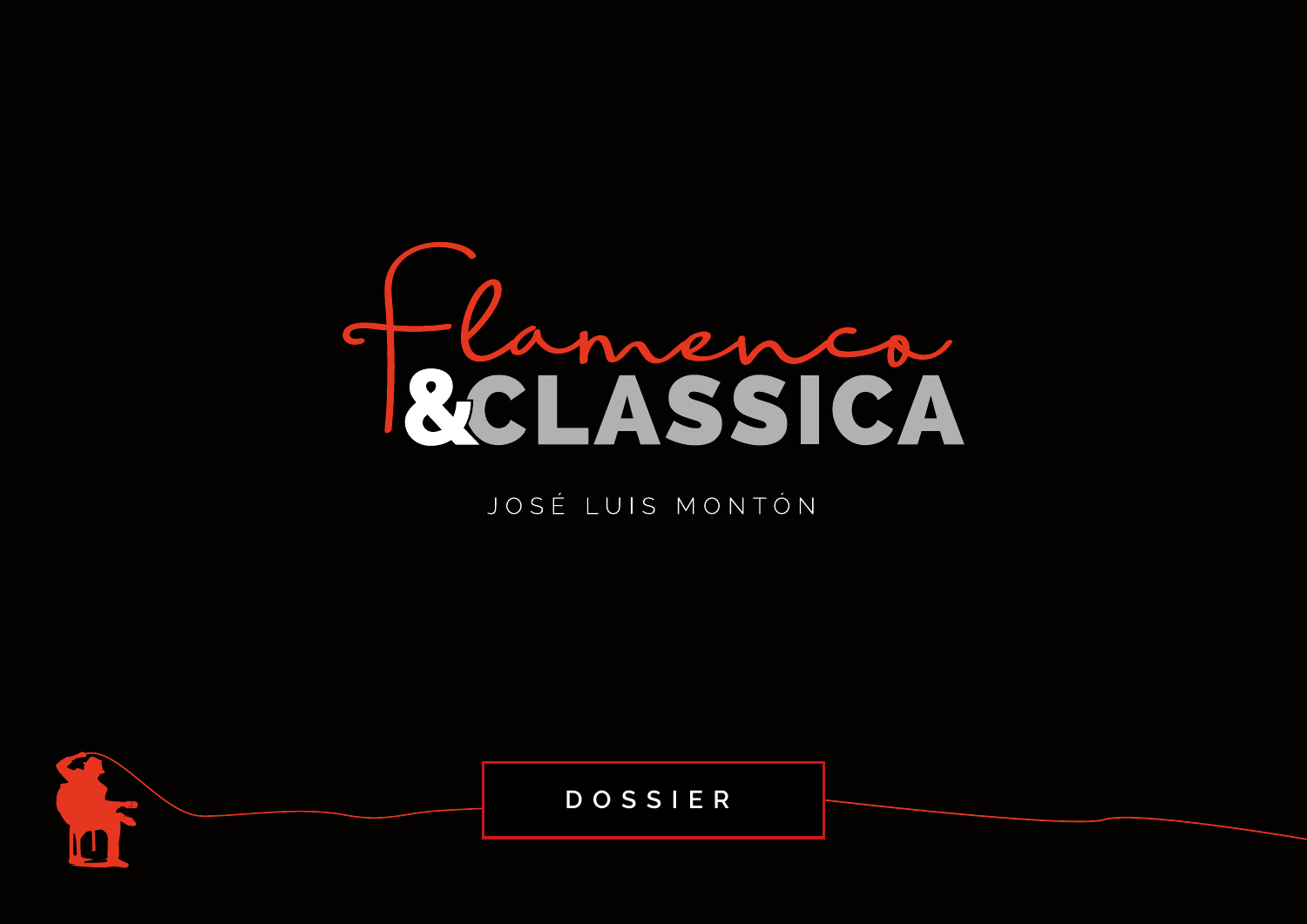

# **FLAMENCO & CLASSICA**

"Flamenco & Classica", the new album and show of the guitarist and composer José Luis Montón, brings together ten original themes that are born as flamenco arrangements of compositions with their own name in the history of classical music. Once again, and again with masterful dexterity, the Maestro Montón immerses himself in a journey to the essence of Flamenco, demonstrating his great capacity for dialogue with other musical styles as in this new album, in which he pays his personal tribute to Bach, Beethoven, Schubert, Chopin or Brahms. On this journey he is accompanied by great voices of flamenco, as well as from other disciplines, with lyrics composed by Montón himself from ten essential classical pieces sung in his album by Miguel Poveda,

This is the story of José Luis Montón, a constant search for fusions with other cultures and styles with which to converse from his flamenco roots. Proof of the success of this conversation with other disciplines is the harvest of great successes throughout his career, among others, together with the violinist Ara Malikian, with whom he won the "Premio de la Música" in 2005 for his album "De la Felicidad".

## **THE RECORD**

In "Me refugio en tu luz" Miguel Poveda, accompanied by a beautiful tremolo of the Maestro, interprets a miracle of "Ave María" from the famous from Schubert's famous work. Pitingo overflows Chopin with his energy, managing to turn a beautiful "Ya no hay tristeza" into a hymn to the purest emotion with his out-of-this-world personality. In "Borra to lo malo" Sheila Blanco pours out torrents of personality interpreting the arrangement for a Hungarian dance by Brahms with exquisite excellence. María Toledo gives freshness, naturalness and flamencura to Beethoven's "Pathetique", managing to turn "Mi canto de Libertad" into "Mi canto de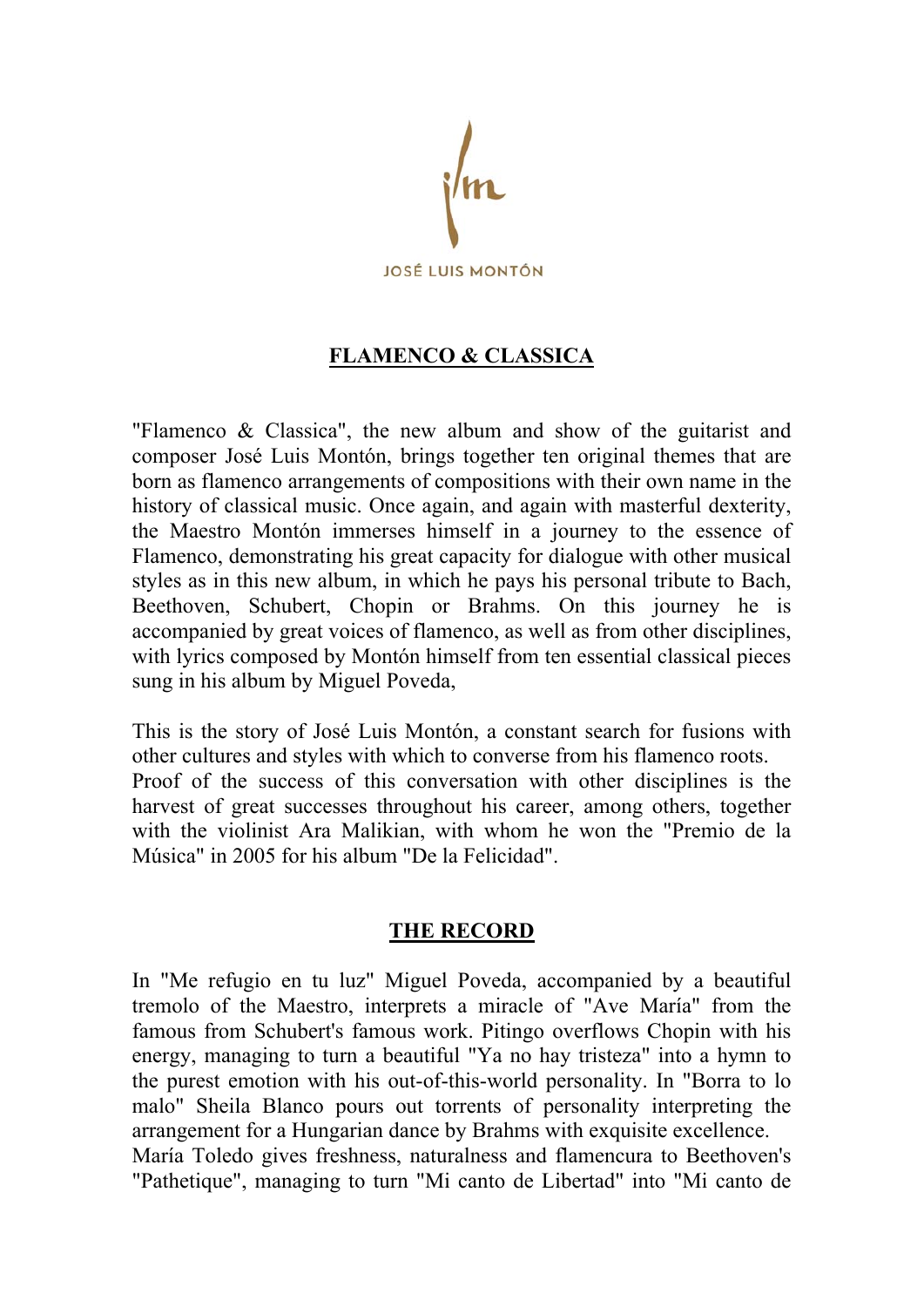Libertad".Meanwhile, Rocío Márquez flies over Albinoni's Adagio with her flamenco voice, very flamenco and traditional, while at the same time displaying a young and contemporary sound.

And what can we say about Sandra Carrasco's incredible ability to make the difficult seem easy, perfect in tune, without showing off, with that soul that oozes from her singing. Rosario, "La Tremendita" represents the strength of renewal. She exudes the flavour of revolution, of a woman a groundbreaking woman who, at the same time, carries the flamenco tradition inside her, turning "Sevilla", by Albéniz, into a fully modern hymn,into a fully contemporary hymn. Roko closes this beautiful classical and flamenco journey with an "Ode to Joy" based on Beethoven's symphony. Special, laughing, with the power of a Tsunami, she intones a "Prepárate pa cambiar", which invites us to the thrilling challenge of change.

#### **THE SHOW**

With his show "Flamenco & Classica" the Maestro Montón offers us a concert based on songs from his new album, with which he succeeds in transporting us to his magical universe in which his personal flamenco tribute to Bach, Beethoven, Schubert, Chopin and Brahms,Schubert, Chopin and Brahms. Without artifice, embracing the strength of the simple and with that hallmark that is their own: a sensibility that finds no barriers, he performs his songs accompanied by the spectacular voices of Inma "La Carbonera" and Miguel de la Tolea, two of today's leading flamenco singers, who are joined by the the flute of Juan Carlos Aracil and Ivan Mellén on percussion.

#### **BIO**

#### **José Luis Montón**

Guitarist and composer who since his beginnings has received several prestigious awards such as the First Prize in the International Competitions of Barcelona and Nimes or the Pavón Theatre Cup of the Círculo de Bellas Artes in Madrid. In 2003 and 2004 he was awarded prizes for the best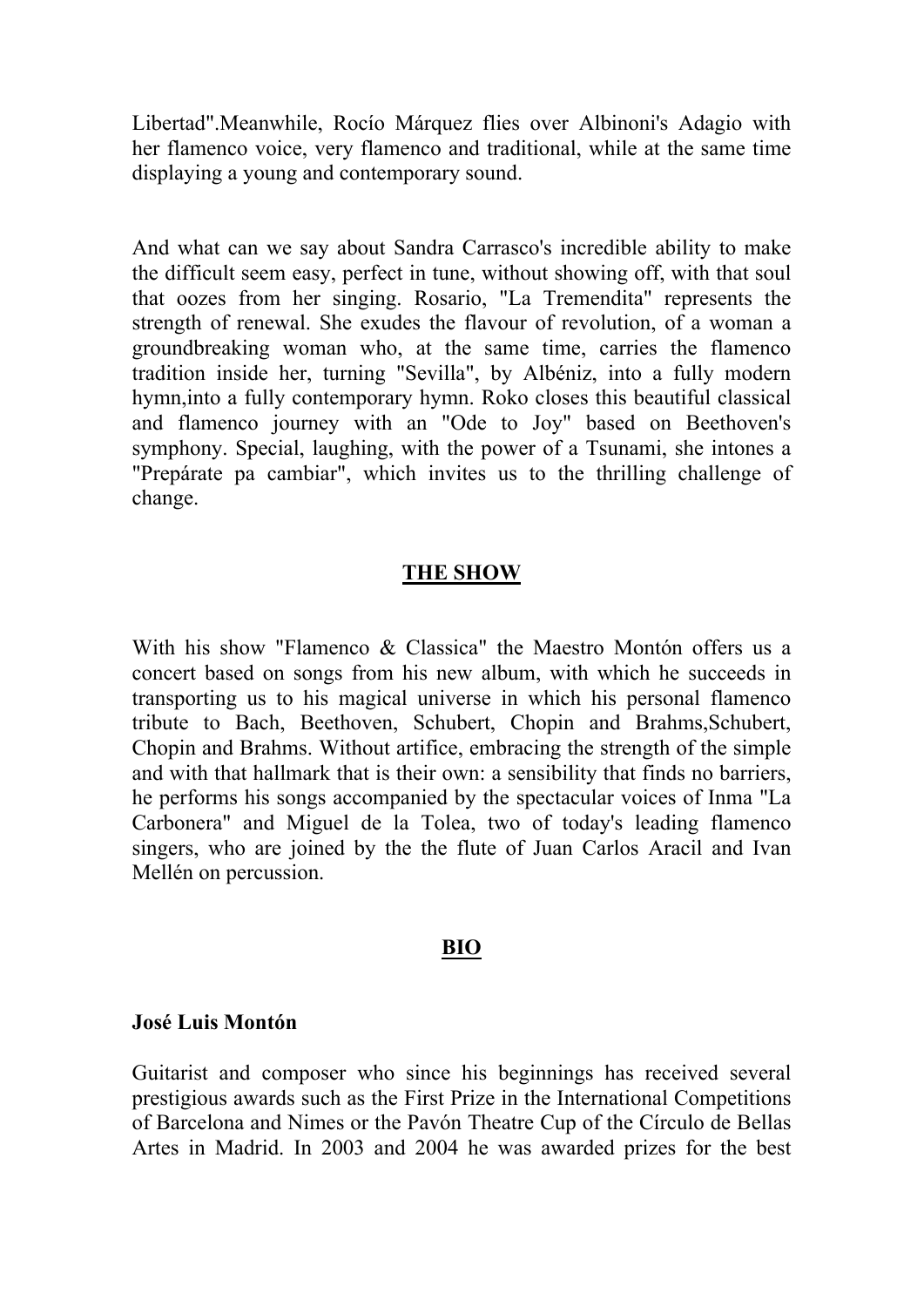original music for dance at the "Certamen coreográfico" of the Teatro Albéniz (Madrid).

In 2006 he premiered at the "XIV Bienal de Flamenco de Sevilla" the show "De la Felicidad", together with the violinist Ara Malikian, whose record was awarded the prize for the best album of new music in the 10th edition of the "Premios de la Música" (Music Awards).

His series of "Flamenco kids" albums, featuring artists such as Carmen Linares, Rosalía, Javier Ruibal and Tomasito, among others. In 2012 he recorded his album "Solo Guitara" with the prestigious label ECM, becoming the first Spanish musician to record as a soloist with this record soloist with this record label, an international reference.

He has collaborated with leading artists on the international flamenco scene, such as Mayte Martín, Pitingo, Miguel Poveda, Antonio Canales, Belén Maya, Rafael Amargo, Alfredo Tejada, Clara Montes, Olga Pericet or the Director of the National Ballet, Antonio Najarro, with whom he participates with his musical compositions in "La Romería de los Cornudos", co-produced by the Fundación Juan March and the Spanish National Ballet, or "Flamenco On Ice", together with the Spanish world and European champion ice skater Javier Fernández or "Zincalí", produced by the historic flamenco tablao "El Corral de la Morería".

In 2018, together with the actor Antonio Campos, and directed by Lluis Elias, he will premiere "El Lazarillo de Tormes", nominated for the Max Theatre Awards in 2019. In June of that year he will premiere in New York, again with Antonio Campos, "El Universo de Lorca" and, in 2020, "La Celestina".

He has participated in the soundtracks of films such as "Ocho Apellidos catalanes", "El niño" or "El hombre que mató a Don Quijote", by Terry Gillian, nominated for Best Original Song at the 2019 Goya Awards.

## **Inma "La Carbonera".**

She is one of the most versatile cantaoras on the current flamenco scene. She performs concerts all over the world, alternating her work with artists such as El Bicho, Duquende, Pepe "El Marismeño", Enrique "El Extremeño", Enrique "El Marismeño", Amador Rojas, Antonio Canales, Manuela Carrasco, Olga Pericet and Pericet and Rubén Olmo, among others.